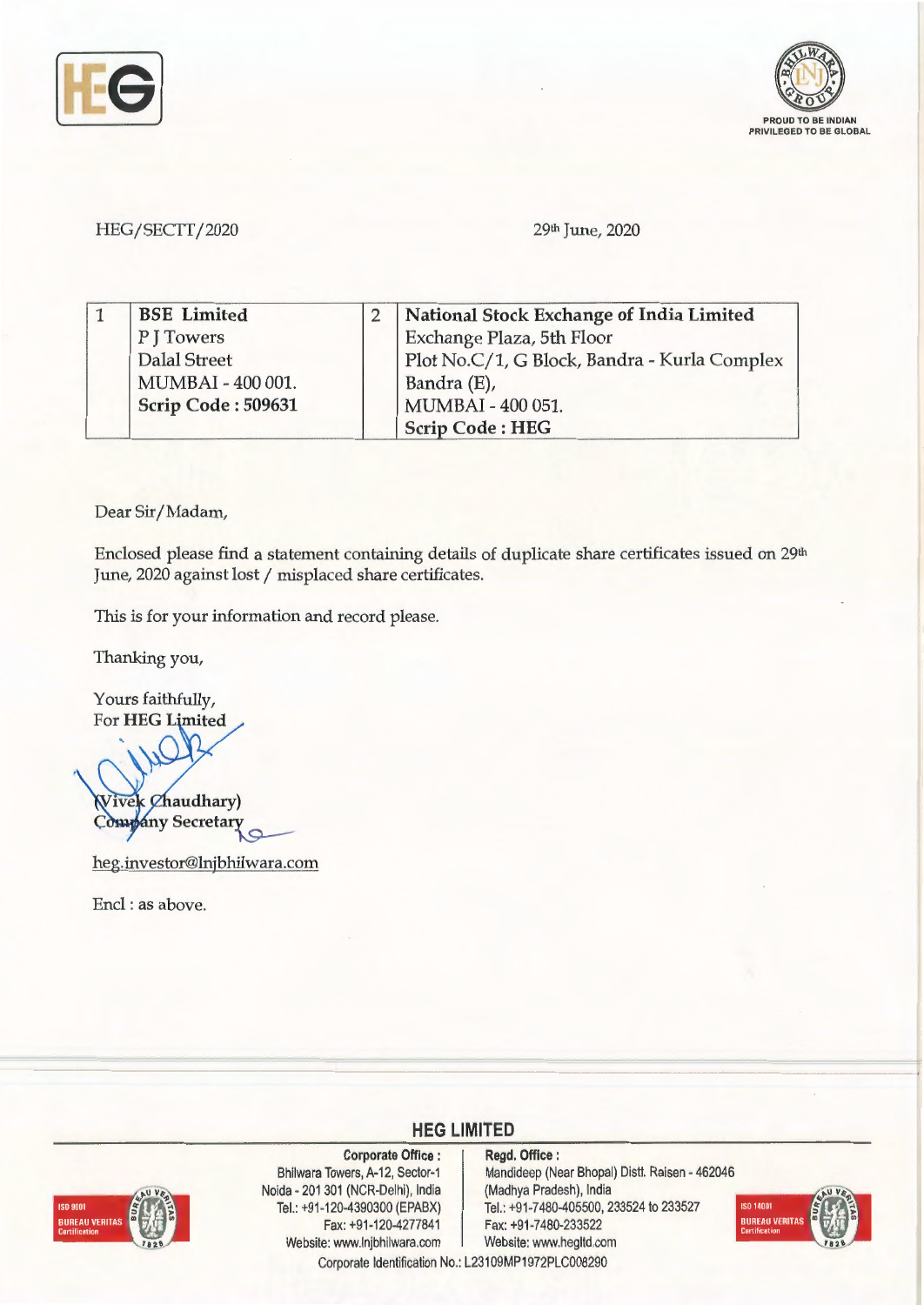## HLEREG2906

## **Register of Renewed and Duplicate Share certificates**

**[Pursuant to sub-section(3) of section 46 of the Companies Act, 2013 and rule 6(3)(a) the companies(Share Capital and Debentures) Rules 2014]** 

**Form No.SH- 2** 

| HEG LIMITED<br>Reference<br>Remarks |                           | Date of        | Class Date of Original Total |                         | Distinctive                                                | Renewed | Total                | Distinctive  |                    | Reasons         | No. of         | Tot No.     |    |
|-------------------------------------|---------------------------|----------------|------------------------------|-------------------------|------------------------------------------------------------|---------|----------------------|--------------|--------------------|-----------------|----------------|-------------|----|
| Folio<br>entry                      | Name of the               | Approval of of | issue of share               |                         | number of No.of shares                                     | share   | number of            | No.of shares | Date of            | for             | Renewed        | shares      | to |
| NO.<br>S.NO                         | person(s)to               | Renewed/       | shares original certi        | shares in               |                                                            |         | certificat shares in |              | issue of           | issue           | share          | in the      | in |
|                                     | whom                      | Duplicate      | ficate<br>share              | the                     | From<br>to                                                 | e       | the Renewed          | From<br>To   | Renewed/Dup        | of Renew        | certificat     | Renewed/    |    |
| Register                            |                           |                |                              |                         |                                                            |         |                      |              |                    |                 |                |             |    |
| members                             | Renewed/Duplicate         | share          | certific number              | <b>Original</b>         |                                                            | number  | Share                |              | licate shar        | ed/Duplica      | e,             | Duplicate   | of |
|                                     | share certificate         | certificate    |                              |                         |                                                            |         |                      |              |                    | t               | if             | Share       |    |
|                                     | is issued                 | is issued      |                              |                         |                                                            |         |                      |              |                    | share           | applicable     | certificate |    |
|                                     |                           |                |                              |                         |                                                            |         |                      |              |                    | certificat      |                |             |    |
|                                     |                           |                |                              |                         |                                                            |         |                      |              |                    |                 |                |             |    |
|                                     |                           |                |                              |                         |                                                            |         |                      |              |                    |                 |                |             |    |
|                                     |                           |                |                              |                         |                                                            |         |                      |              |                    |                 |                |             |    |
|                                     |                           |                |                              |                         |                                                            |         |                      |              |                    |                 |                |             |    |
| 2120<br>00052613                    | DILIP D SOMAN             |                |                              |                         |                                                            |         |                      |              |                    |                 |                |             |    |
| Duplicate                           |                           |                |                              |                         |                                                            |         | 471638 50            | 18136416     | 18136465           | $29 - JUN - 20$ | $\overline{2}$ | 100         |    |
|                                     | RAVINDRA D SOMAN          | 29-JUN-20      |                              |                         | 149676 50 18136416 18136465<br>314737 50 29861179 29861228 |         | 471639 50            | 29861179     | 29861228           |                 |                |             |    |
|                                     |                           |                |                              |                         |                                                            |         |                      |              |                    |                 |                |             |    |
| S0001046<br>2121                    | STEWARI INVST & FINANCIAL |                |                              |                         |                                                            |         |                      |              |                    |                 |                |             |    |
| Duplicate                           |                           |                |                              |                         |                                                            |         |                      |              |                    |                 |                |             |    |
|                                     | CONSL PVT LIMITED         | 29-JUN-20      |                              | 8354 50 2358751 2358800 |                                                            |         | 471640 50            | 2358751      | 2358800            | 29-JUN-20       | 14             | 700         |    |
|                                     |                           |                |                              | 8355 50 2358801 2358850 |                                                            |         | 471641 50            | 2358801      | 2358850            |                 |                |             |    |
|                                     |                           |                |                              | 8356 50 2358851 2358900 |                                                            |         | 471642 50            | 2358851      | 2358900            |                 |                |             |    |
|                                     |                           |                |                              | 8357 50 2358901 2358950 |                                                            |         | 471643 50            | 2358901      | 2358950            |                 |                |             |    |
|                                     |                           |                |                              | 8358 50 2358951 2359000 |                                                            |         | 471644 50            | 2358951      | 2359000            |                 |                |             |    |
|                                     |                           |                |                              | 8359 50 2359001 2359050 |                                                            |         | 471645 50            | 2359001      | 2359050            |                 |                |             |    |
|                                     |                           |                |                              | 8360 50 2359051 2359100 |                                                            |         | 471646 50            | 2359051      | 2359100            |                 |                |             |    |
|                                     |                           |                |                              | 8361 50 2359101 2359150 |                                                            |         | 471647 50            | 2359101      | 2359150            |                 |                |             |    |
|                                     |                           |                |                              | 8362 50 2359151 2359200 |                                                            |         | 471648 50            | 2359151      | 2359200            |                 |                |             |    |
|                                     |                           |                |                              | 8363 50 2359201 2359250 |                                                            |         | 471649 50            | 2359201      | 2359250            |                 |                |             |    |
|                                     |                           |                |                              | 8364 50 2359251 2359300 |                                                            |         | 471650 50            | 2359251      | 2359300<br>2359350 |                 |                |             |    |
|                                     |                           |                |                              | 8365 50 2359301 2359350 |                                                            |         | 471651 50            | 2359301      | 2359400            |                 |                |             |    |
|                                     |                           |                |                              | 8366 50 2359351 2359400 |                                                            |         | 471652 50            | 2359351      | 2359450            |                 |                |             |    |
|                                     |                           |                |                              | 8367 50 2359401 2359450 |                                                            |         | 471653 50            | 2359401      |                    |                 |                |             |    |
|                                     |                           |                |                              |                         |                                                            |         |                      |              |                    |                 |                |             |    |
| 2122<br>00034667<br>Duplicate       | ANIL KUMAR GUPTA          |                |                              |                         |                                                            |         |                      |              |                    |                 |                |             |    |
|                                     |                           | 29-JUN-20      |                              |                         | 126072 50 16956216 16956265                                |         | 471654 50            | 16956216     | 16956265           | 29-JUN-20       | 1              | 50          |    |
|                                     |                           |                |                              |                         |                                                            |         |                      |              |                    |                 |                |             |    |
| 00065800<br>2123<br>Duplicate       | SARLA JAIN                |                |                              |                         |                                                            |         |                      |              |                    |                 |                |             |    |
|                                     |                           |                |                              |                         |                                                            | Page 1  |                      |              |                    |                 |                |             |    |